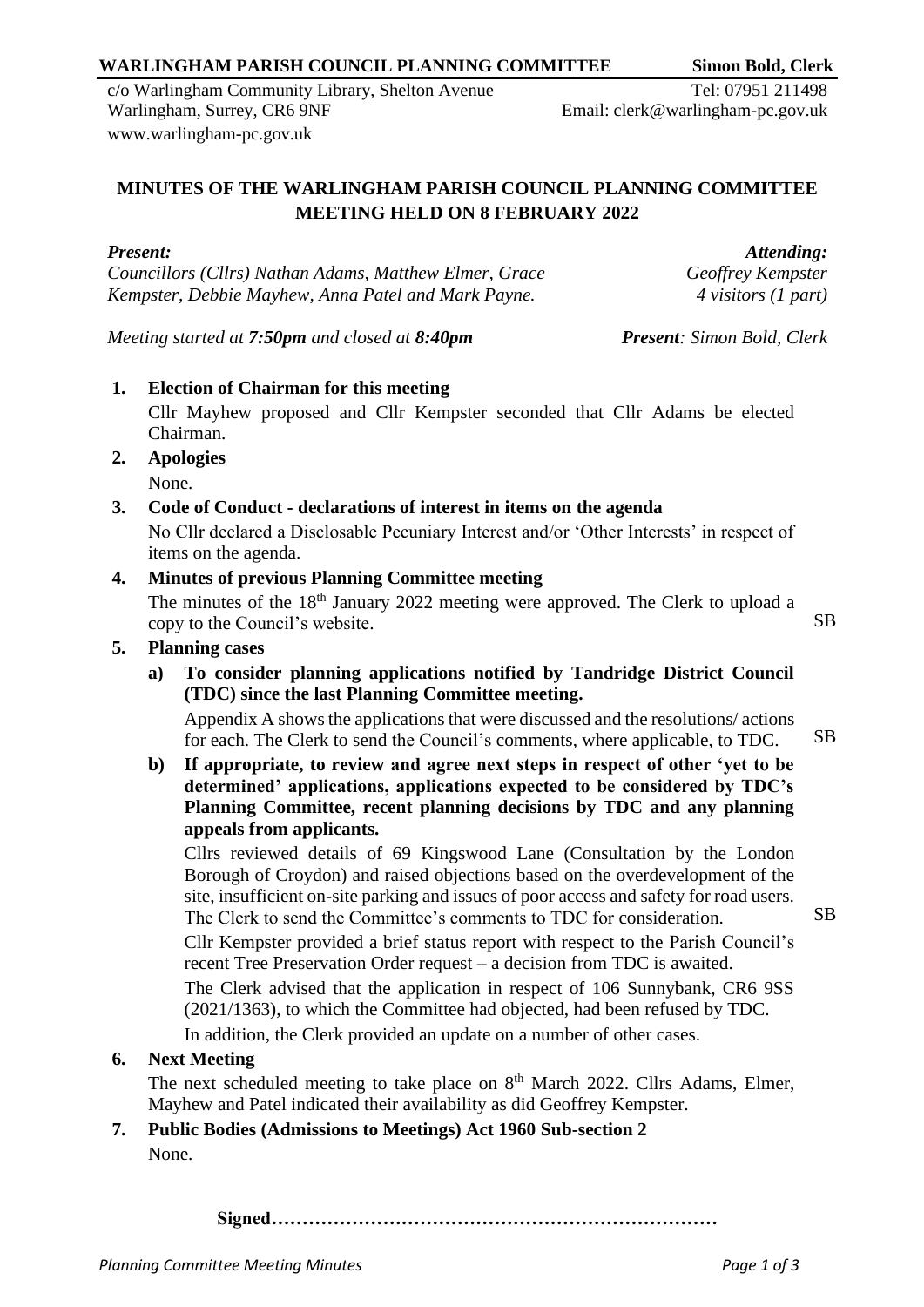#### **APPENDIX A**

# **PLANNING COMMITTEE LIST OF APPLICATIONS 8 FEBRUARY 2022**

| <b>Application</b><br>number | <b>Address</b>                              | <b>Description</b>                                                                                                                                                                                                                                                                                 | <b>Planning Committee</b><br>resolution (summary)                                                                                                  |
|------------------------------|---------------------------------------------|----------------------------------------------------------------------------------------------------------------------------------------------------------------------------------------------------------------------------------------------------------------------------------------------------|----------------------------------------------------------------------------------------------------------------------------------------------------|
| 2022/124/NH                  | 26 Shelton Avenue,<br>Warlingham, CR6 9NE   | Erection of a single storey rear extension which would extend<br>beyond the rear wall of the original house by 5 metres, for which the<br>maximum height would be 3.15 metres, and for which the height of<br>the eaves would be 3.03 metres (Notification of a Proposed Larger<br>Home extension) | No comment                                                                                                                                         |
| 2022/107/TPO                 | 6 Marks Road,<br>Warlingham, CR6 9SH        | T1) - Redwood - Reduce in the bottom third of the canopy to match<br>in with the top by around 2M, also taking the height out of the stem<br>overhanging the road on the west side of the tree to match back in<br>with the canopy to remove the sail area. (Please refer to photos<br>provided.)  | Cllrs could not see a<br>justification for the work<br>and requested that the TDC<br>Tree Officer inspect or<br>request a technical<br>assessment. |
| 2022/72/TPO                  | 10 Hillbury Gardens,<br>Warlingham, CR6 9TQ | T7 - Beech - Reduce length of all branches by up to 1.5-1.8 metres<br>ensuring natural shape and balance typical of species is maintained<br>where possible, leaving a finished height of approximately 10<br>metres and a width of approximately 4-5 metres.                                      | Cllrs could not see a<br>justification for the<br>proposed work.                                                                                   |
| 2022/67                      | 102 Farleigh Road,<br>Warlingham, CR6 9ED   | Retrospective planning application for the reconfiguration of<br>entrance stairs and erection of open porch with pitched roof and side<br>columns.                                                                                                                                                 | No objection                                                                                                                                       |
| 2022/19                      | 233 Hillbury Road,<br>Warlingham, CR6 9TL   | Single storey rear extension, garage conversion and first floor side<br>extension. (Amended Description)                                                                                                                                                                                           | No objection                                                                                                                                       |
| 2022/14                      | 4 Burfield Drive,<br>Warlingham, CR6 9JS    | Erection of a single storey rear extension.                                                                                                                                                                                                                                                        | No objection                                                                                                                                       |